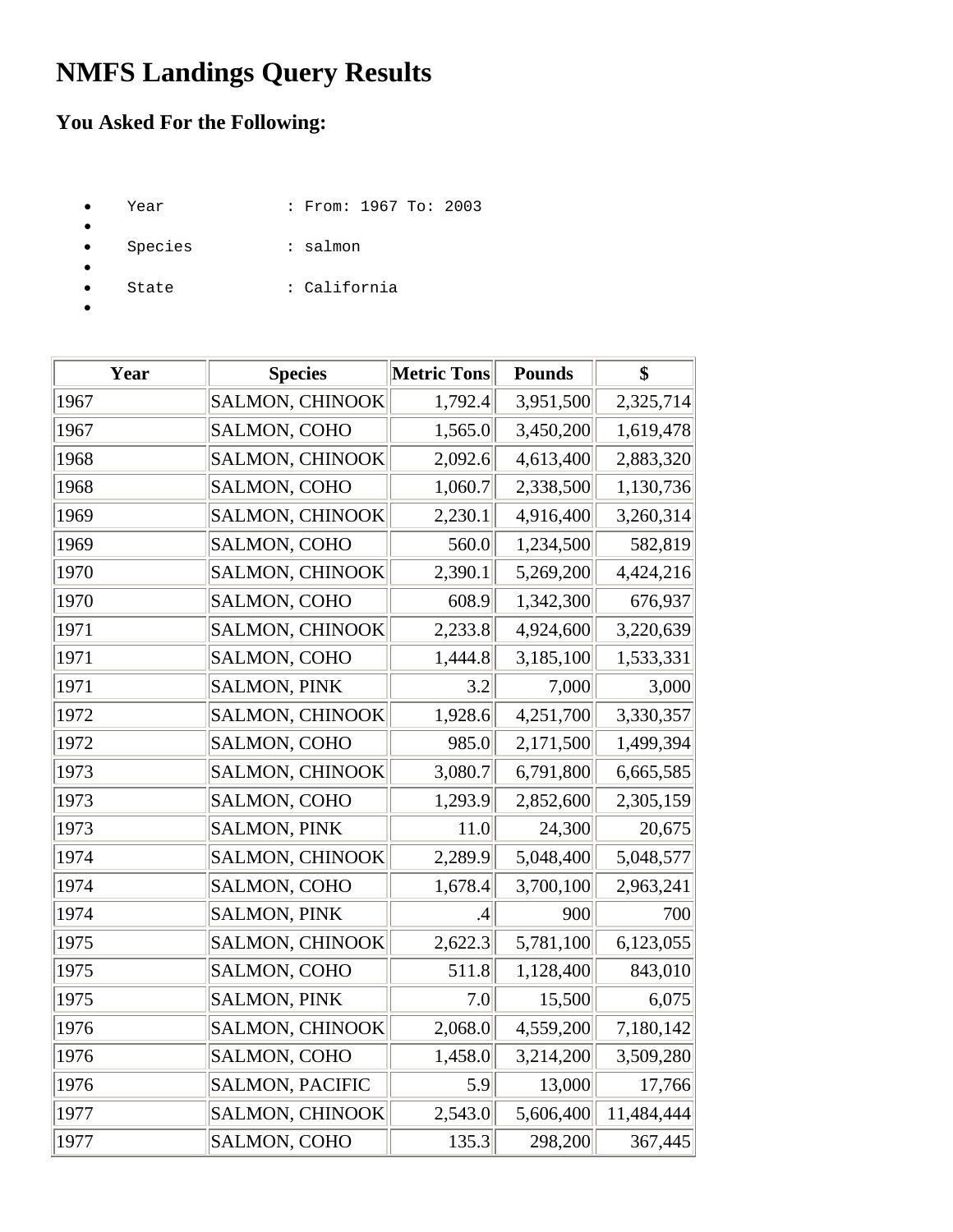| 1977 | <b>SALMON, PACIFIC</b> | 4.2              | 9,200            | 19,227          |
|------|------------------------|------------------|------------------|-----------------|
| 1977 | <b>SALMON, PINK</b>    | 6.7              | 14,700           | 8,979           |
| 1978 | SALMON, CHINOOK        | 2,482.8          | 5,473,600        | 9,313,671       |
| 1978 | <b>SALMON, CHUM</b>    | $\boldsymbol{0}$ | $\boldsymbol{0}$ | 75              |
| 1978 | SALMON, COHO           | 600.0            | 1,322,800        | 1,597,976       |
| 1978 | SALMON, PACIFIC        | 13.4             | 29,600           | 44,543          |
| 1978 | <b>SALMON, PINK</b>    | $\vert 0 \vert$  | $\overline{0}$   | $\vert 0 \vert$ |
| 1979 | <b>SALMON, CHINOOK</b> | 3,410.9          | 7,519,622        | 19,325,724      |
| 1979 | SALMON, COHO           | 542.6            | 1,196,119        | 2,622,696       |
| 1979 | <b>SALMON, PACIFIC</b> | 20.0             | 44,016           | 111,430         |
| 1979 | <b>SALMON, PINK</b>    | 1.7              | 3,721            | 2,960           |
| 1980 | <b>SALMON, CHINOOK</b> | 2,573.6          | 5,673,792        | 12,901,396      |
| 1980 | SALMON, COHO           | 136.4            | 300,783          | 409,245         |
| 1980 | SALMON, PACIFIC        | 18.4             | 40,656           | 70,761          |
| 1980 | <b>SALMON, PINK</b>    | $\cdot$          | 380              | 1,430           |
| 1981 | <b>SALMON, CHINOOK</b> | 2,868.4          | 6,323,599        | 14,239,779      |
| 1981 | SALMON, COHO           | 249.0            | 549,026          | 810,103         |
| 1981 | SALMON, PACIFIC        | 21.7             | 47,890           | 114,560         |
| 1981 | <b>SALMON, PINK</b>    | 14.7             | 32,509           | 22,316          |
| 1982 | <b>SALMON, CHINOOK</b> | 3,840.5          | 8,466,685        | 19,022,116      |
| 1982 | SALMON, COHO           | 287.6            | 634,023          | 803,291         |
| 1982 | <b>SALMON, PACIFIC</b> | 46.0             | 101,365          | 254,621         |
| 1983 | SALMON, CHINOOK        | 1,104.0          | 2,433,811        | 4,313,390       |
| 1983 | SALMON, COHO           | 138.9            | 306,167          | 327,574         |
| 1983 | SALMON, PACIFIC        | 16.8             | 37,133           | 83,036          |
| 1984 | <b>SALMON, CHINOOK</b> | 1,358.7          | 2,995,444        | 7,253,225       |
| 1984 | SALMON, COHO           | 181.1            | 399,234          | 701,135         |
| 1984 | <b>SALMON, PACIFIC</b> | 16.0             | 35,379           | 86,789          |
| 1985 | <b>SALMON, CHINOOK</b> | 2,347.5          | 5,175,343        | 11,538,106      |
| 1985 | SALMON, COHO           | 42.1             | 92,798           | 127,618         |
| 1985 | SALMON, PACIFIC        | 12.3             | 27,189           | 66,012          |
| 1985 | <b>SALMON, PINK</b>    | 20.8             | 45,749           | 24,617          |
| 1986 | SALMON, CHINOOK        | 3,860.6          | 8,511,113        | 14,882,015      |
| 1986 | SALMON, COHO           | 105.5            | 232,619          | 239,264         |
| 1987 | SALMON, CHINOOK        | 4,721.7          | 10,409,531       | 25, 141, 523    |
| 1987 | SALMON, COHO           | 128.5            | 283,321          | 493,687         |
| 1987 | <b>SALMON, PINK</b>    | 1.8              | 3,976            | 2,512           |
| 1988 | SALMON, CHINOOK        | 7,530.5          | 16,601,691       | 41,236,699      |
| 1988 | SALMON, COHO           | 167.4            | 368,943          | 709,104         |